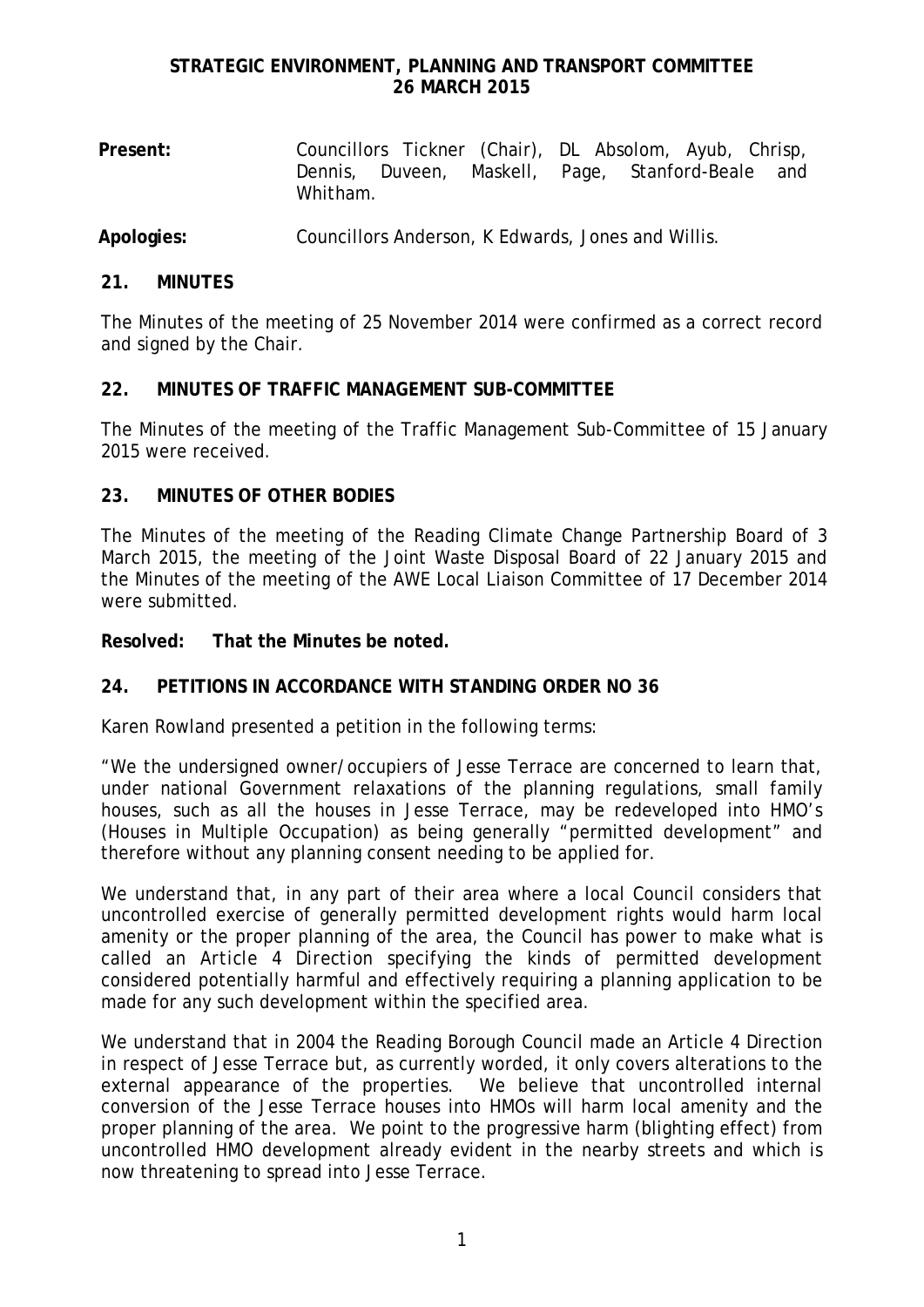We petition the Reading Borough Council to make a fresh *Article 4 Direction* covering Jesse Terrace and removing permitted development rights in respect of HMO redevelopment.

We are interested in requesting Reading Borough Council to look into the aspects – both advantages and disadvantages - of re-applying for Listed status with English Heritage for the homes and streetscape of Jesse Terrace and would request a further consultation on this at which time more knowledge is gained on such a Listed status and how this would work in relation to a new Article 4 direction."

In his response, Councillor Page (Lead Councillor for Strategic Environment, Planning and Transport) stated:

I thank Karen Rowland for her petition on behalf of residents of Jesse Terrace, and would thank her for the work that she and other local residents do with, and on behalf of, the Baker Street Area Neighbourhood Association (BSANA).

By way of background context, the previous Government introduced the new C4 use class in early 2010 to create a separate use of small HMO's (up to six unrelated adults), as the planning system did not recognise small HMO's as a separate use, but classed them as a single dwelling house. The new Coalition Government, almost as soon as it came into power, then made changes of use from single dwelling house (use Class C3) to small HMO (Class C4) a permitted development. Under normal circumstances therefore planning permission is not required for such a change of use. This was a most regrettable and ill-advised decision that has had a major detrimental impact on many areas of Reading.

As Ms Rowland knows the Council does have the power to introduce an Article 4 Direction for a range of purposes including that of controlling changes of use from single dwelling house (use Class C3) to small HMO (Class C4). However, this would only cover the change of use of the property. Unless a building is listed, planning has no control over internal conversions or alterations. Such works are not classed as 'development' under the Planning Act's definition of development.

As indicated in the report on tonight's agenda on "Enhancement of Conservation Areas," Article 4 Directions need to be researched and taken through consultation and legal processes. If potential compensation claims are to be avoided, notice of the Direction needs to be served on affected parties 12 months before the Direction takes effect (which could spur people to carry out the permitted development works in advance of the Article 4 coming into effect). Even when an Article 4 Direction is in force, applications for changes of use have to be tested against planning policy. The main planning consideration is how each change of use affects mixed and balanced communities in an area. The Council's current policy in its residential conversions SPD indicates that this becomes a concern when more than 25% of properties in a 50m radius are in HMO use. Applicants have a right of appeal.

As outlined in the "Enhancement of Conservation Areas," report, the Council has indicated that the operation of the existing Article 4 Direction controlling HMO changes of use parts of Redlands, Park and Katesgrove Wards would be reviewed at an appropriate point in time and consideration would then be given to such directions being applied to other parts of the Borough. The Planning Applications Committee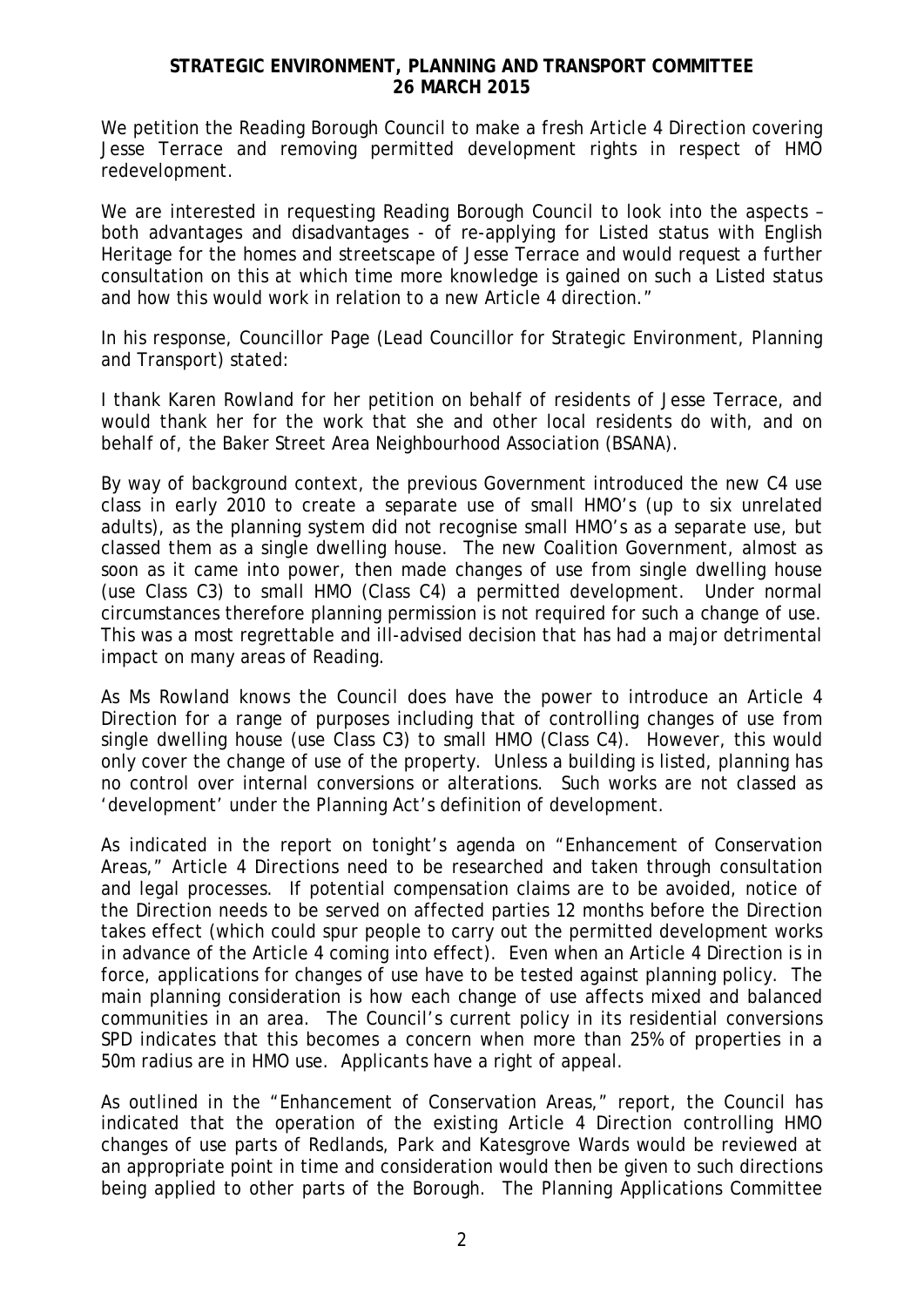has recently indicated that an early review is now required. Work on that review will commence shortly with a view to bringing a full report back to a future meeting of this Committee. In the meantime I have arranged for a response to this petition, and an interim report on the review, to be brought to the next meeting of this Committee on 15<sup>th</sup> July.

In relation to the final point made in the petition, the addition of buildings to the Statutory List of Historic Buildings lies with English Heritage (as of 6 April 2015, Historic England) as central Government's advisor on heritage. It is the sole responsibility of English Heritage to assess and advise DCMS and the Secretary of State on whether or not to add a building/terrace to the statutory list."

## **25. ENVIRONMENT AGENCY PRESENTATION ON THE OXFORD WESTERN CONVEYANCE CHANNEL AND ABINGDON FLOOD STORAGE AREA**

The Director of Environment and Neighbourhood Services submitted a report updating the Committee on the proposed flood alleviation schemes upstream of Reading in the Oxford area. Attached to the report at Appendix A and B were maps showing the proposed location of both schemes.

The report stated that the two schemes were the Abingdon Floor alleviation scheme and Oxford Flood alleviation scheme. The Oxford Flood alleviation scheme was similar in principle to the Jubilee River in Windsor and would be called the Western Conveyance Channel. The Abingdon scheme comprised three parts including a proposed flood storage area for the river Ock and would require hydraulic modelling from Sandford to South of Mapledurham. At present neither scheme had been approved or designed.

Emma Formoy, Funding and Benefits Realisation Manager for the Oxford and Abingdon Scheme, and Jeanne Capey, Partnership and Strategic Overview Team Leader, gave a presentation and answered questions on the proposed schemes.

**Resolved:**

- **(1) That the report and presentation be noted;**
- **(2) That a formal response be made to the planning application once an application had been submitted.**

# **26. THAMES WATER PRESENTATION – WATER SECURITY SCRUTINY REVIEW**

The Director of Environment and Neighbourhood Services submitted a report updating the Committee on the Water Security review that had been agreed at the meeting of 25 November 2014 (Minute 19 refers) to consider the current condition of Reading's water supply and waste water infrastructure. The scope of the review also included consideration of the planned investments and how the impact of planned and emergency works could be minimised.

Huw Thomas, Thames Water Local Government Liaison, Tony Owen, Thames Water Strategic Planning Manager, Steve Harvey, Thames Water Asset Modelling Specialist and Carl Smith, Thames Water Wastewater Asset Planner, gave a presentation and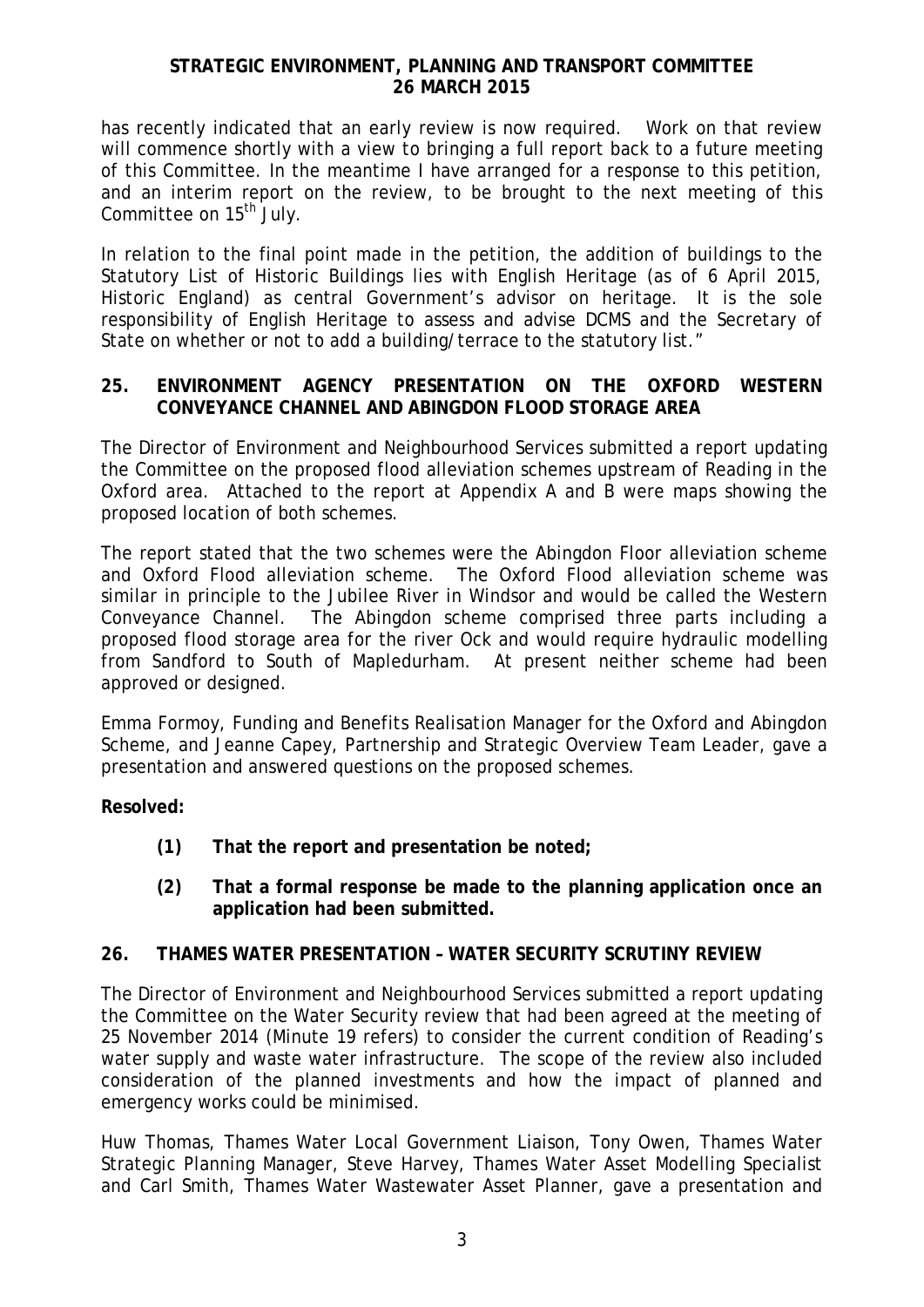answered questions on water security, their planned investment programme and future works.

At the invitation of the Chair, Mr Tony Pettitt, Reading Buses, addressed the Committee.

### **Resolved: That the response to the review from Thames Water and the investment programme for Reading be noted.**

## **27. FLOOD & WATER MANAGEMENT ACT 2010 – LOCAL FLOOD RISK MANAGEMENT STRATEGY FOR READING**

The Director of Environment and Neighbourhood Services submitted a report to update the Committee on the Local Flood Risk Management Strategy (LFRMS) for Reading, a copy of which was attached to the report at Appendix 1. The LFRMS was currently out on a public consultation which closed on 27 April 2015.

The report stated that the Flood and Water Management Act 2010 included statutory provisions for the implementation of the recommendations in the Pitt Review following the July 2007 exceptional rainfall event. County and Unitary Authorities were given the leadership role for the local flood risk management from all sources of flooding, except main rivers and the sea and so Reading Borough Council had been designated as the Lead Local Flood Authority (LLFA) in Reading.

The report explained that Reading's LFRMS had been prepared in conjunction with the Berkshire Strategic Flood Risk Group which consisted of the Berkshire Five Flood Risk Authorities (excluding Slough as they were not within the Thames catchment area), the Environment Agency and Thames Water.

**Resolved:**

- **(1) That the Local Flood Risk Management Strategy for Reading be noted;**
- **(2) That, following the public consultation and in conjunction with the Lead Councillor for Strategic Environment, Planning and Transport, the Director of Environment and Neighbourhood Services be authorised to adopt the Local Flood Risk Management Strategy.**

#### **28. LOCAL TRANSPORT PLAN IMPLEMENTATION PLAN 2015-16**

The Director of Environment and Neighbourhood Services submitted a report to update the Committee on the fifth Implementation Plan for the Local Transport Plan (LTP).

The report stated that the LTP was a statutory document which set out the Council's transport strategy and policy and that the third Local Transport Plan (LTP3) for the period was adopted by the Council on 29 March 2011. This plan had included a 15 year Strategy Document and incorporated a rolling three-year programme so that this report was the fifth LTP3 Implementation Plan.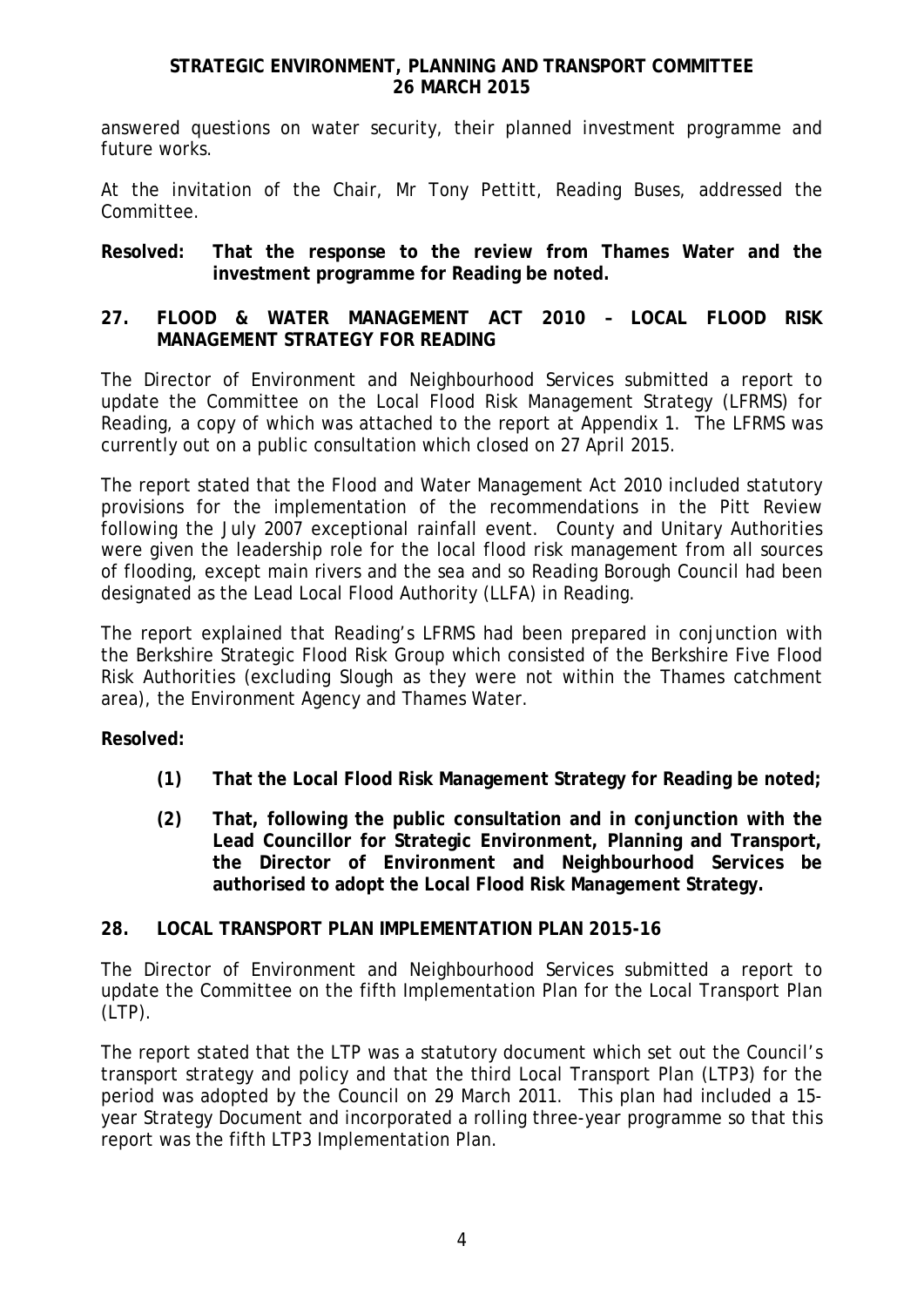The LTP3 Implementation Plan was reviewed annually through a scheme prioritisation matrix and budgeting exercise that also produced a prioritised list of proposed projects and budget allocations for the next year, with reserved and development schemes for subsequent years identified. For 2015/16, many of the schemes reflected the conclusion of the current Local Sustainable Transport Fund (LSTF) scheme and the implementation of the new 2015-16 LSTF revenue package. The LTP3 Programme and Budget Tables were attached to the report at Appendix A.

The report explained that the LTP3 Implementation Plan also monitored progress within the Strategy Plan detailed policy and delivery areas and that the Delivery Highlights for 2014-15 were attached to the report at Appendix B and that an analysis of the projects and measures delivered through the LTP3 that helped Reading achieve the Sustainable Community Strategy Vision was attached to the report at Appendix C.

**Resolved:**

- **(1) That the programme and the spend approval for the 2015/16 schemes as attached to the report at Appendix A, be approved;**
- **(2) That the proposals for subsequent years as listed in Appendix A be approved and approval of any forward planning before the next Implementation Plan be delegated to the Lead Member for Strategic Environment, Planning & Transport in conjunction with the Head of Transportation & Streetcare;**
- **(3) That the progress made in delivering the LTP3 Implementation Plan during 2014/15 be noted.**

# **29. REVISED SUPPLEMENTARY PLANNING DOCUMENT ON PLANNING OBLIGATIONS UNDER SECTION 106**

The Director of Environment and Neighbourhood Services submitted a report to update the Committee on the new version of the Section 106 Planning Obligations Supplementary Planning Document (SPD) that was attached to the report at Appendix 2 and was required with the introduction of the Community Infrastructure Levy (CIL).

The report stated that the CIL, which would come into force from 1 April 2015, partially replaced the Section 106 system and was a levy on new developments that would be charged per square metre of floor space. The Council's CIL Charges had been approved at Council on 27 January 2015 (Minute 43 refers). The role of Section 106 was now restricted to securing affordable housing (which was dealt with in the Council's adopted Affordable Housing SPD) and dealing with site-specific infrastructure requirements.

The report explained that the new version of the Section 106 Planning Obligations SPD set out the basis of securing site-specific infrastructure. It had been subject to consultation from March to May 2014 and a summary of responses to the consultation, along with a draft response stating how the point had been taken into account in the final version of the SPD was attached to the report at Appendix 1.

**Resolved:**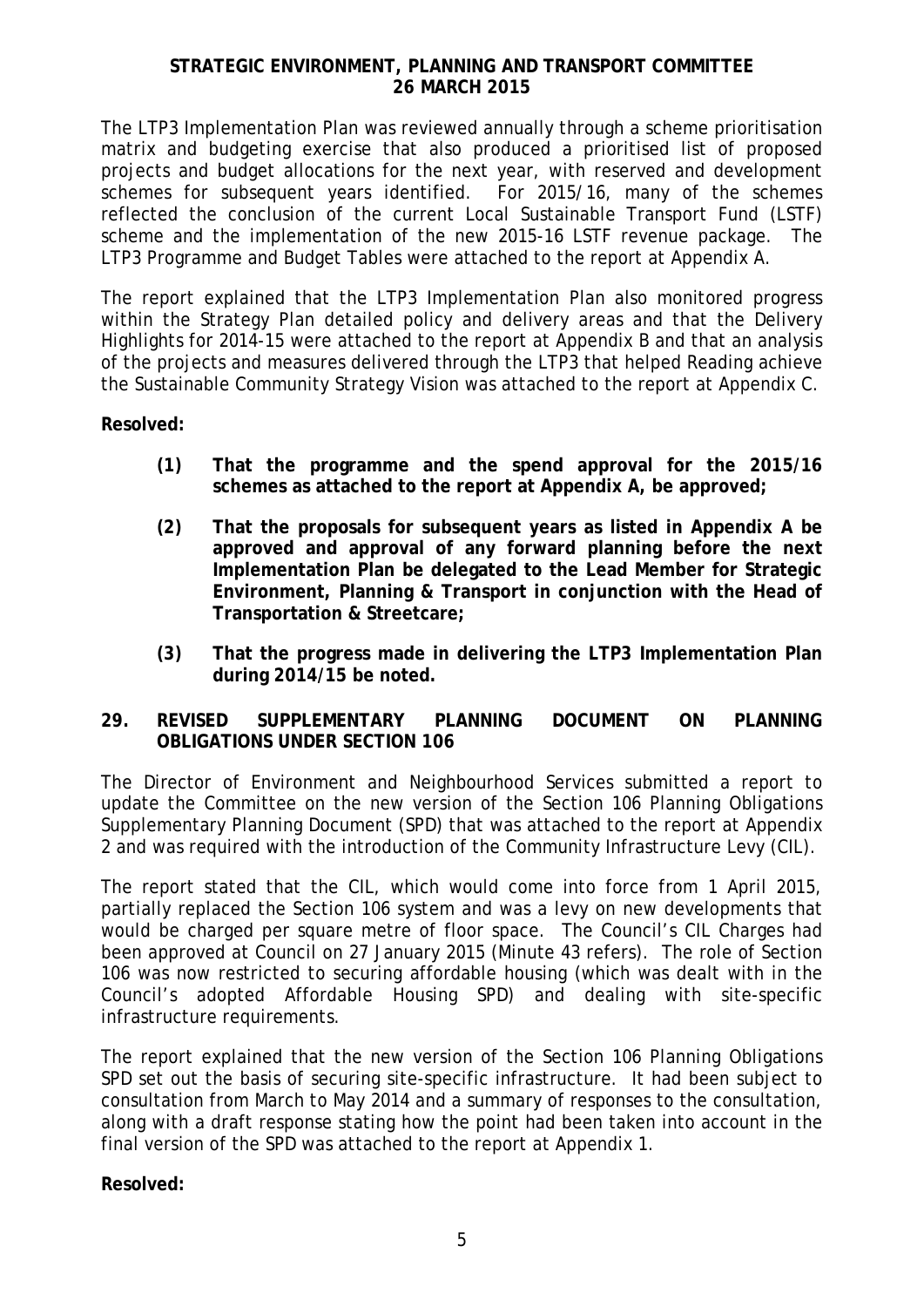- **(1) That the results of the consultation on the Section 106 Planning Obligations Supplementary Planning Document, undertaken during March, April and May 2014, as set out in the Consultation Statement at Appendix 1, be noted;**
- **(2) That the Section 106 Planning Obligations Supplementary Planning Document, as set out in Appendix 2 to the report, be adopted, effective from 1 April 2015.**

### **30. EMPLOYMENT AND SKILLS PLANS – PROGRESS SO FAR**

The Director of Environment and Neighbourhood Services submitted a report updating the Committee on the progress on drawing up and implementing Employment and Skills Plans (ESPs). A number of case studies outlining the effects of ESPs were attached to the report at Appendix 1.

The report stated that ESPs were required for major developments under the Employment, Skills and Training Supplementary Planning Document (SPD) and that good progress had been made on securing these plans which had led to very positive outcomes, both during construction and in the end use of a development.

The report stated that Reading UK CIC had provided the following information with regard to securing ESPs on developments in Reading since April 2013:

- eight permissions had been subject to a requirement to provide an ESP covering the construction phase, whilst a further three had committed to making a financial contribution towards employment and skills for the construction phase;
- seven major commercial or employment-generating permissions had been subject to a requirement to provide an ESP covering the end use, whilst a further three committed to making a financial contribution towards employment and skills for the end use phase.

#### **Resolved: That the progress in drawing up and implementing ESPs for major developments be noted.**

(Councillor Duveen declared an interest in this item. Nature of Interest: Councillor Duveen's wife was a shareholder of Tesco.)

#### **31. ENHANCEMENT OF CONSERVATION AREAS**

The Director of Environment and Neighbourhood Services submitted a report updating the Committee on some of the issues raised by residents groups, members of the public and by Councillors in relation to a number of Conservation Areas in the Borough.

The report stated that these issues concerned whether the Council's Conservation Areas strategy, policies, and individual conservation area appraisals were up to date and whether the Council should be taking a more positive approach to the environment and historic assets within conservation areas. The report set out the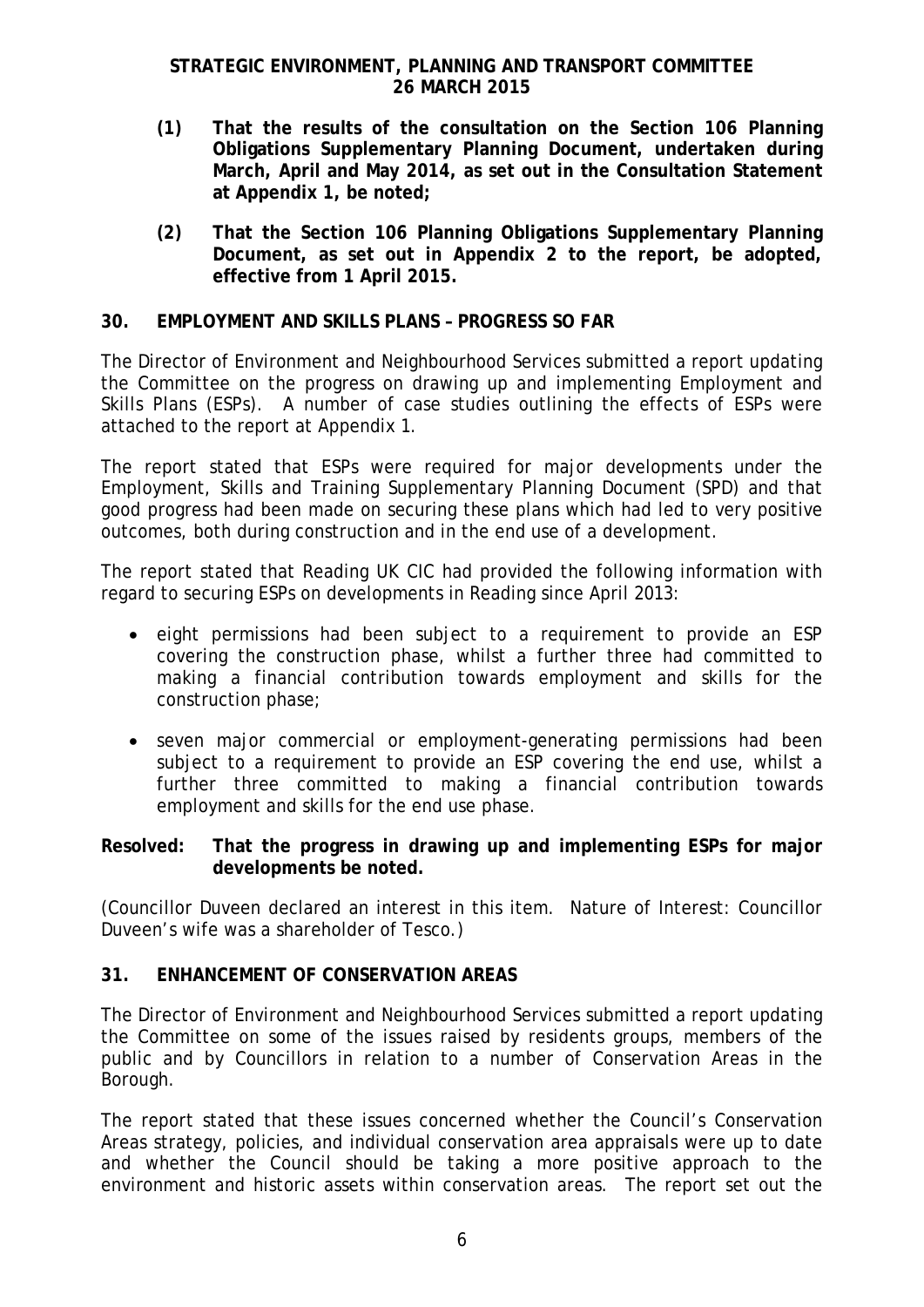background to conservation areas and conservation area designation and how the legislation and policies operated in Reading. The report set out information and various options regarding conservation area boundary reviews, reviews of conservation area appraisals, conversation areas at risk and Article 4 Directions.

At the invitation of the Chair, Ms Karen Rowland addressed the Committee.

## **Resolved:**

- **(1) That the Council's current practice in relation to Conservation Areas and the options for future operations in Conservation Areas, be noted;**
- **(2) That a working group of relevant officers be set up under the Head of Transportation and Streetcare, working in consultation with interested community groups (e.g. Neighbourhood Action Groups), to examine priorities for action and improvement and ways to deal with priority matters in selected conservation areas within available budgets and resources.**

### **32. ADOPTION OF THE OUTLINE DEVELOPMENT FRAMEWORK FOR THE SITE OF READING PRISON**

The Director of Environment and Neighbourhood Services submitted a report containing the results of the consultation on the Draft Development Framework for the Reading Prison Site and updating the Committee on the situation with regard to the future of the site. The report of the consultation, detailing the individual consultation responses received and how they had been considered, was attached to the report at Appendix 2. The proposed Outline Development Framework for the Reading Prison Site was attached to the report at Appendix 3.

The report noted that on 4 September 2013 the Government announced the closure of Reading Prison. The prison closed in early 2014 and the Ministry of Justice was considering future options for the site but had been progressing towards the eventual disposal of the site. The Policy Committee held on 17 February 2014 (Minute 85 refers) approved a Draft Outline Development Framework for the site for consultation.

The report stated that the proposed framework, in addition to the consultation responses received, had been informed by continuing dialogue with the landowners of the site and by continued work on its historic significance. Consultants acting for the Ministry of Justice had now produced a detailed desk based archaeological assessment and a desk based Historic Building Assessment. Summaries of the results of these historical studies had been incorporated into the Framework.

The report stated that once adopted, the Outline Development Framework for the site of Reading Prison would be used as a Supplementary Planning Document to the Reading Central Area Action Plan for the determination of planning applications on the site, and also for informing any pre-application discussions.

**Resolved:**